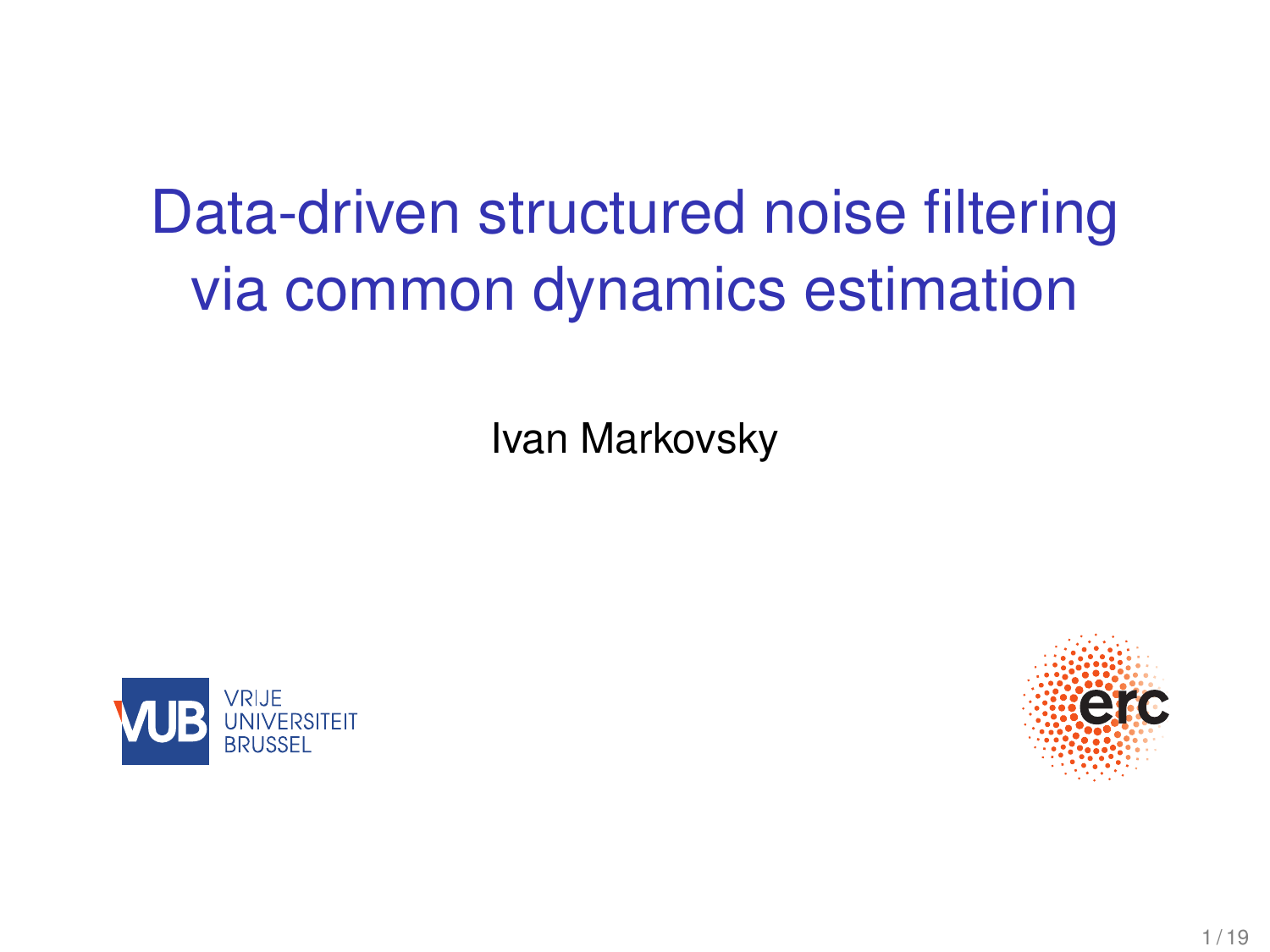Motivation: separate signal from structured as well as random noises

classical setup

- $\triangleright$  signal trajectory of (low-order) LTI system
- $\triangleright$  noise zero-mean (white, Gaussian) random process

structured noise: offset, ramp, sine, . . .

also trajectory of low-order LTI system

how to distinguish signal from structured noise?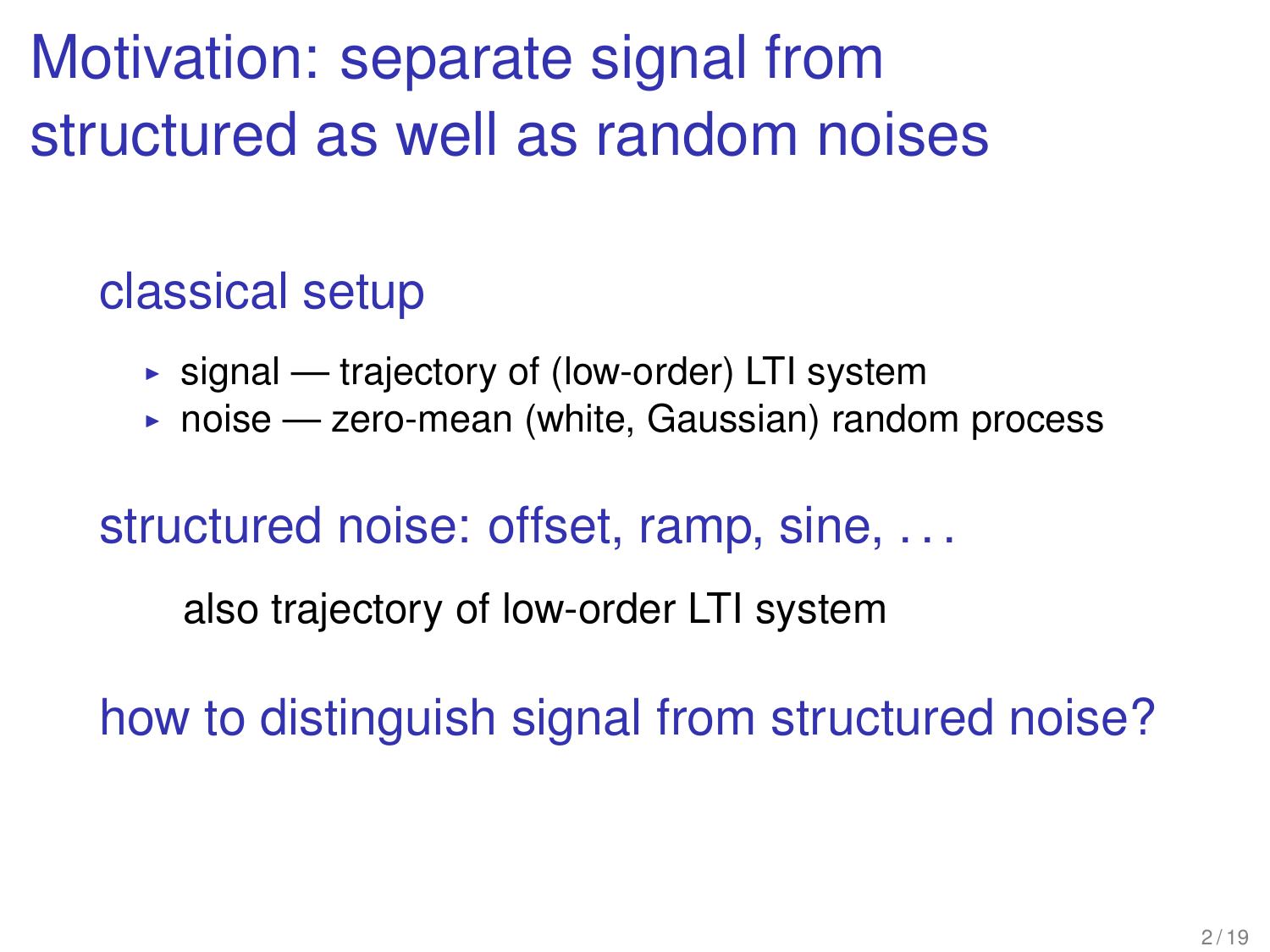In multiple experiments, the signal dynamics is fixed, while the noise dynamics varies

new setup: data from multiple experiments

filtering principle: select "common dynamics"

## two problems:

- $\triangleright$  common dynamics detection (no random noise)
- $\triangleright$  common dynamics approximation (with random noise)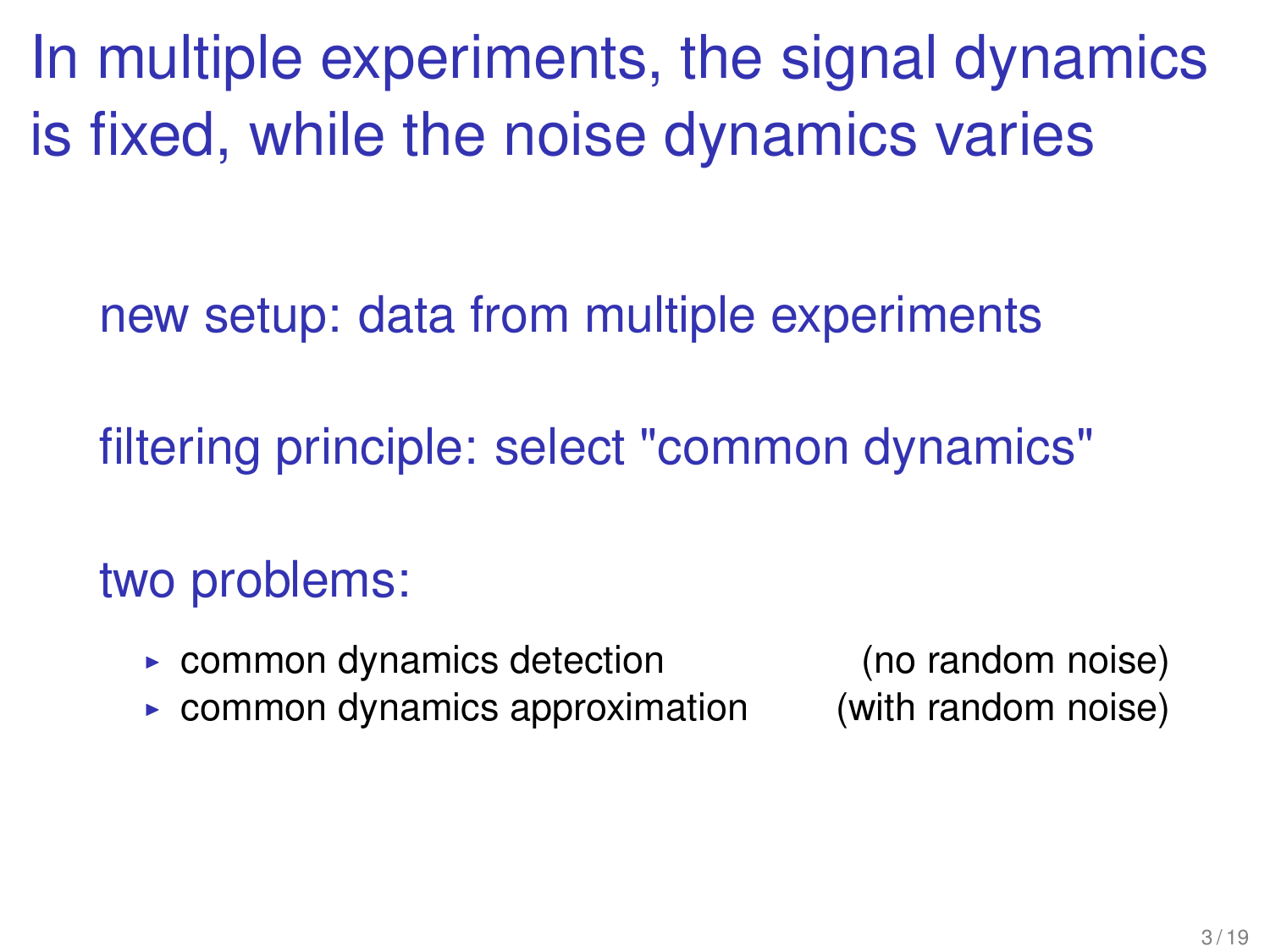Plan

[Example](#page-4-0)

[Subspace methods](#page-5-0)

[Optimization methods](#page-15-0)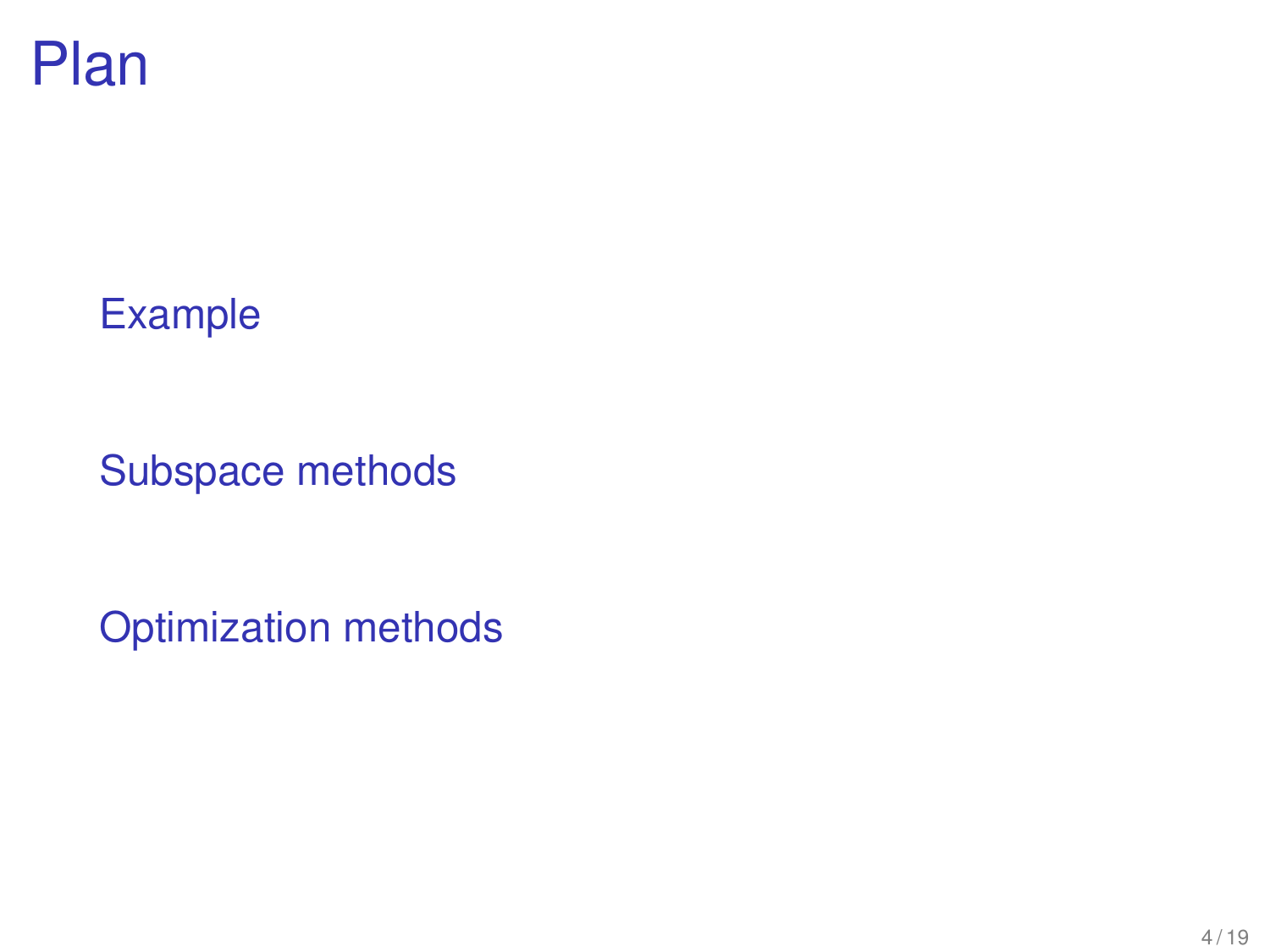<span id="page-4-0"></span>The observed signals are sums of true values, structured noises, and random noises

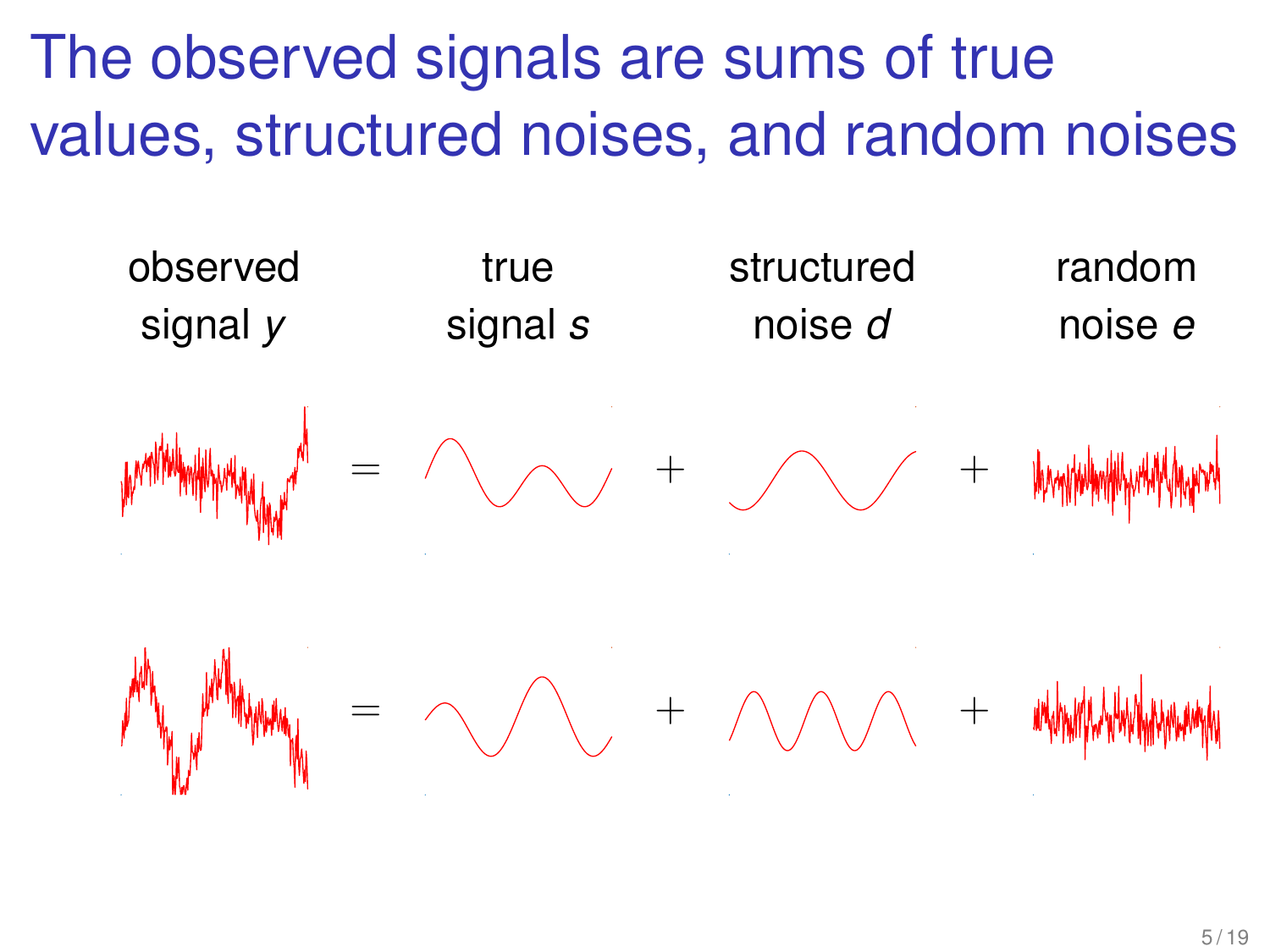<span id="page-5-0"></span>A dynamical system  $\mathscr B$  is a set of signals y Common dynamics — intersection of subsets

$$
y \in \mathscr{B} \quad \iff \quad y \text{ is trajectory of } \mathscr{B}
$$
\n
$$
\iff \quad \mathscr{B} \text{ is exact model for } y
$$

 $\mathscr{B}$  subspace  $\iff$   $\mathscr{B}$  is a linear system

 $\mathscr{B}_1 \cap \cdots \cap \mathscr{B}_N$  — common dynamics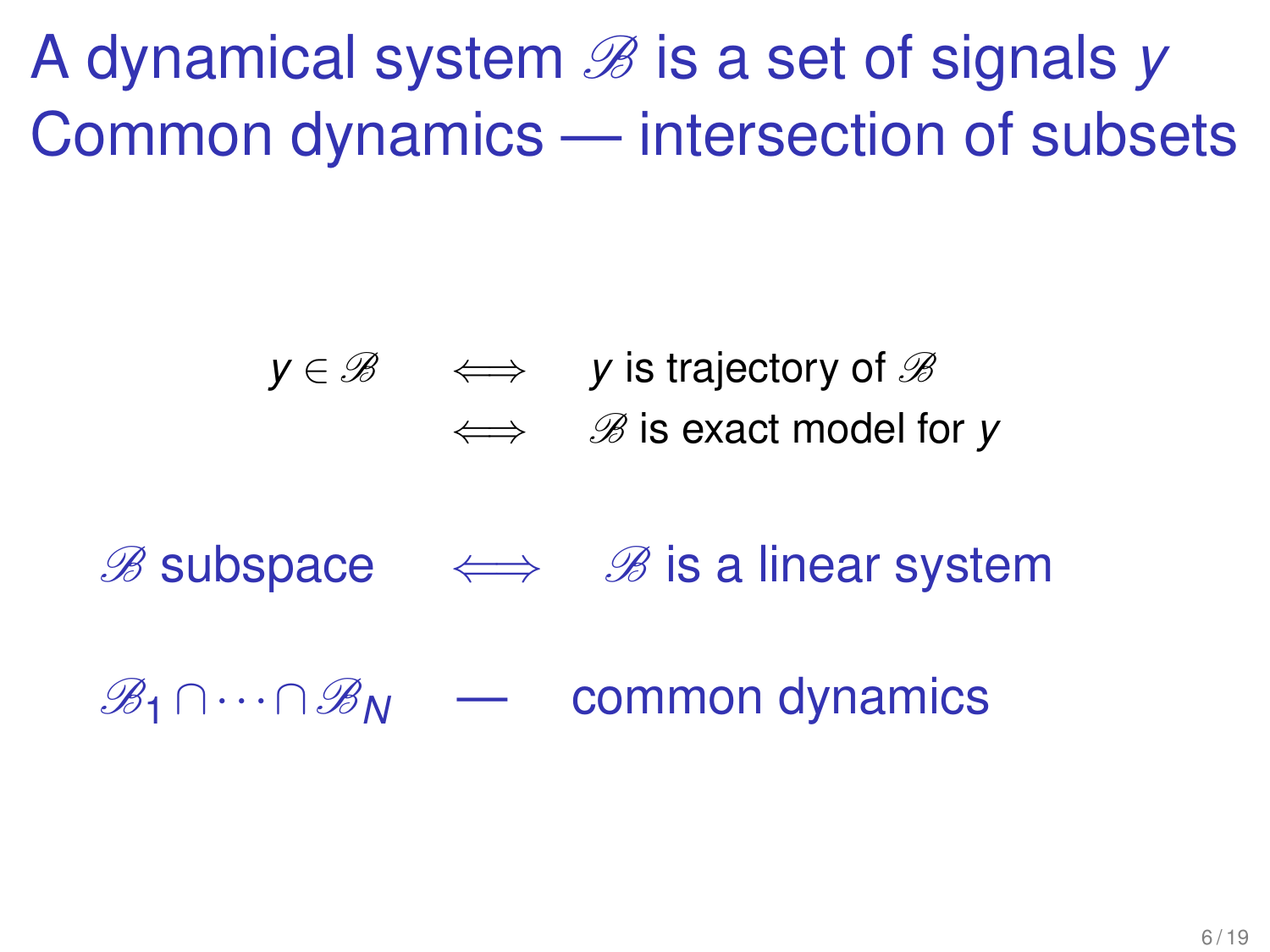We consider the set of autonomous linear time-invariant systems  $\mathscr{L}_n$ 

 $\mathscr{B} \in \mathscr{L}_n \implies \dim(\mathscr{B}) = n$ 

 $\mathscr{B} \in \mathscr{L}_n \iff \mathscr{B}$  has kernel representation

$$
\mathscr{B} = \ker p(\sigma) := \{ y \mid p_0 y + p_1 \sigma y + \cdots + p_n \sigma^n y = 0 \}
$$

shift operator  $(\sigma v)(t) := v(t+1)$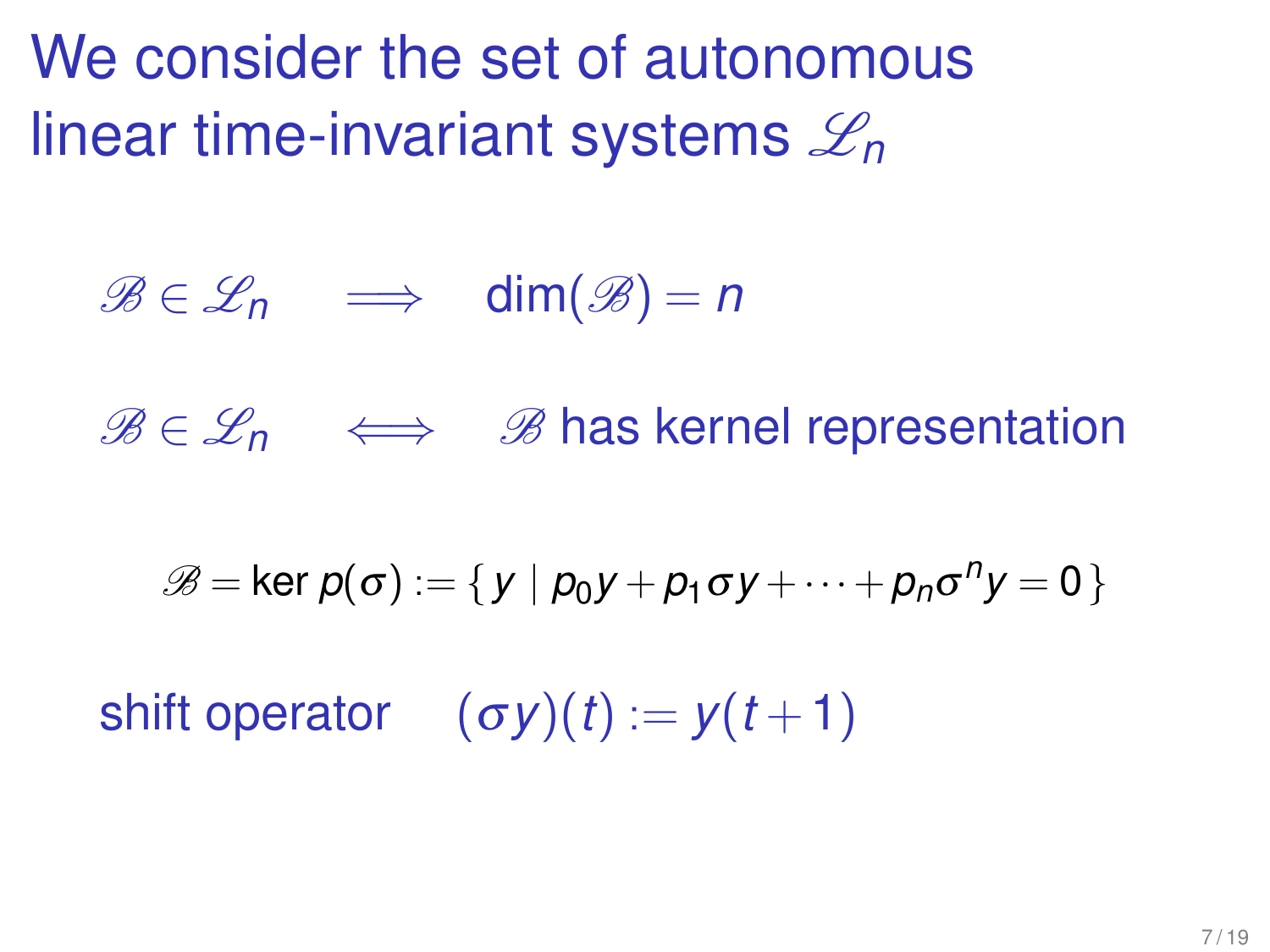The common dynamics computation with given models is a GCD problem

given:  $\mathscr{B}_1 = \mathsf{ker} \, p^1(\sigma), \, \ldots, \, \mathscr{B}_N = \mathsf{ker} \, p^N(\sigma)$ 

 $B = B_1 \cap \cdots \cap B_N = \text{ker } p(\sigma)$  is given by

the greatest common divisor

$$
p(z) = GCD(p1(z), \ldots, pN(z))
$$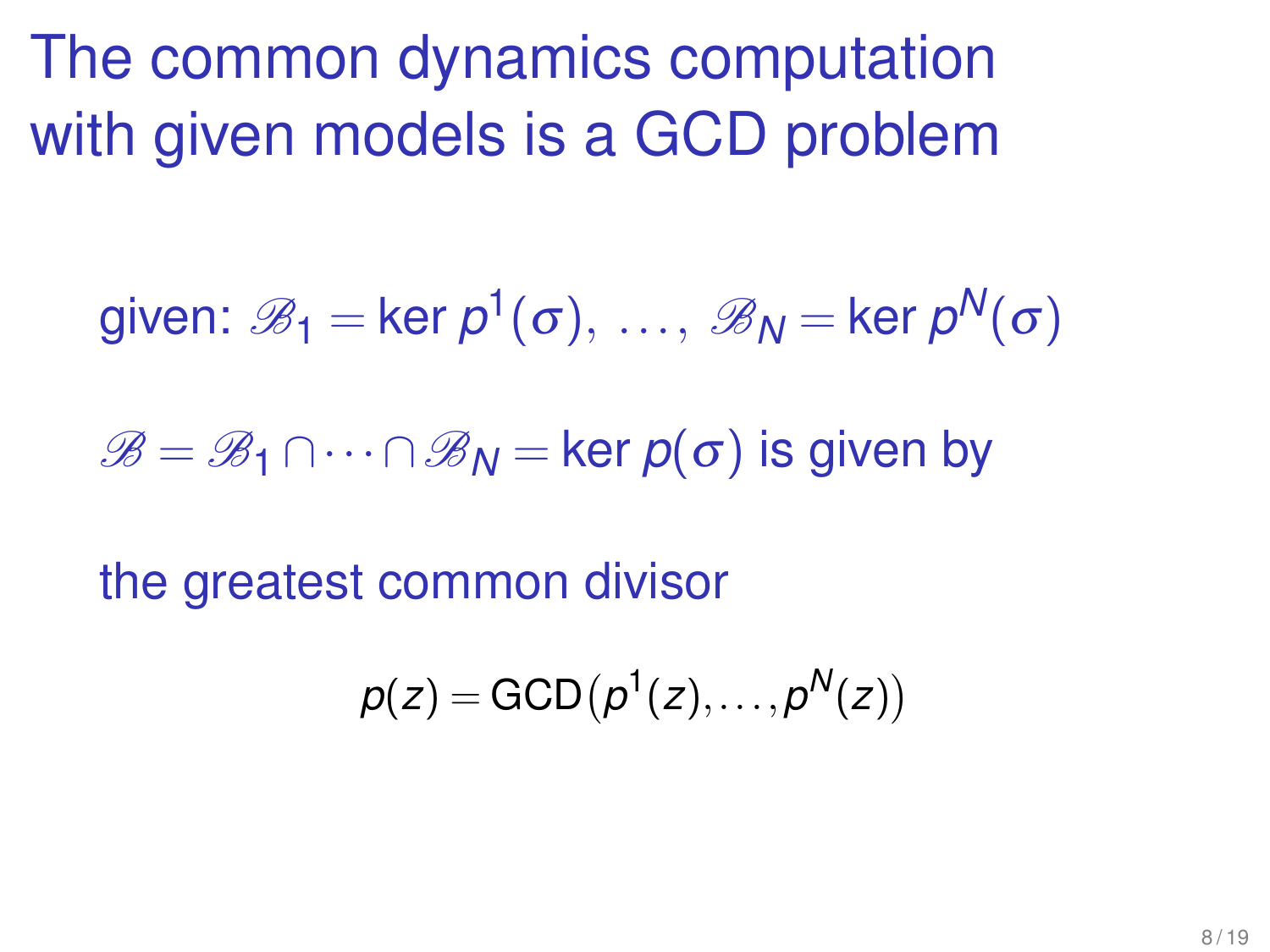Data-driven common dynamics computation: given are trajectories instead of models

# given

- $\blacktriangleright$  (noisy) trajectories  $y_i = \bar{y}_i + \bm{e}_i,$  where  $\bar{y}_i \in \mathscr{B}_i \in \mathscr{L}_n$
- **I** model orders  $n = \dim \mathcal{B}_i$
- $\triangleright$  common dynamics order  $n_s$

we aim to find  $\mathscr{B} = \mathscr{B}_1 \cap \cdots \cap \mathscr{B}_N$ 

# indirect solution

- 1. identification:  $(y_i, n) \mapsto p^i$ , for  $i = 1, \ldots, N$
- 2. (approximate) GCD computation:  $(\rho^1,\ldots,\rho^N,n_{\mathsf{s}}) \mapsto \rho$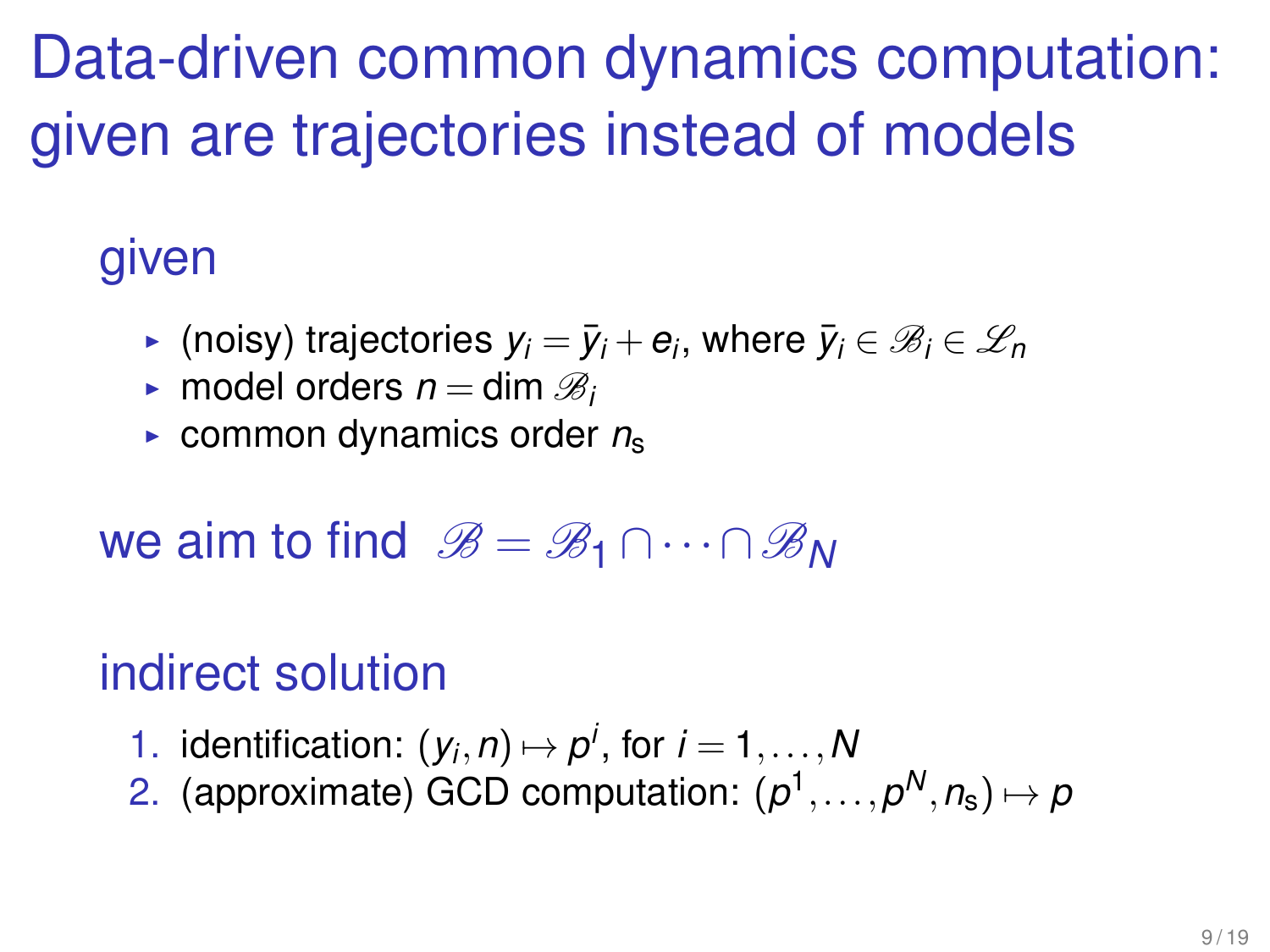Hankel matrix of data specifies the system  $\mathscr{B}|_I$  — restriction of  $\mathscr{B}$  to the interval [1, L]

 $\bar{y}_i$  is persistently exciting of order *n* if



if  $\bar{v}_i \in \mathscr{B}_i \in \mathscr{L}_n$  is persistently exciting of order *n* 

 $\mathscr{B}_i|_L = \text{image } \mathscr{H}_L(\bar{y}_i), \quad \text{for} \quad n \le L \le T - n + 1$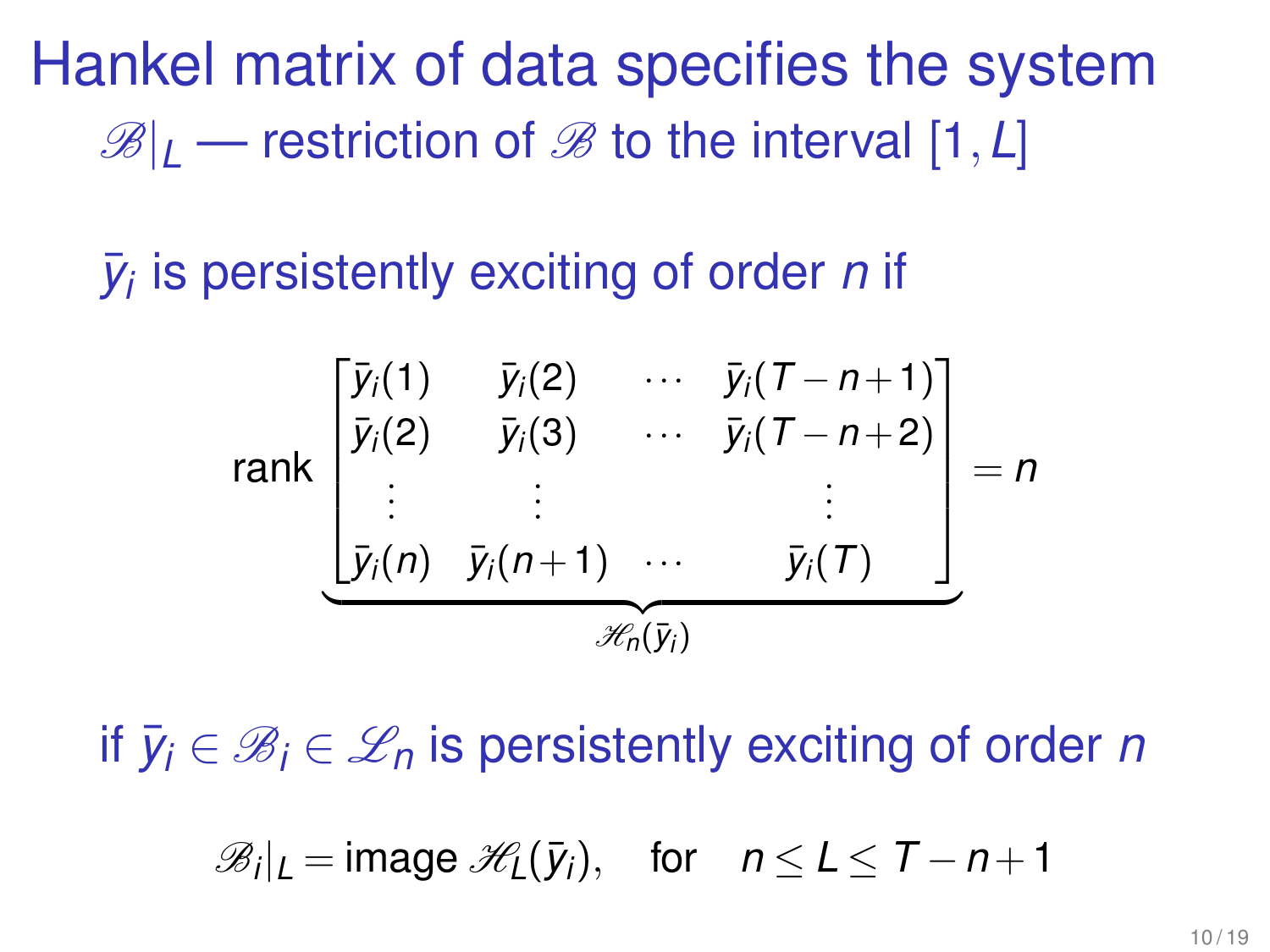Persistency of excitation + no common disturbance dynamics implies identifiability

structured noise filtering setup

$$
y_i = \bar{y}_i + e_i, \quad \bar{y}_i \in \mathscr{B}_i \in \mathscr{L}_n, \quad e_i \sim \mathsf{N}(0, s^2 I)
$$
  

$$
\bar{y}_i = s_i + d_i, \quad s_i \in \mathscr{B}_s \in \mathscr{L}_{n_s}, \quad d_i \in \mathscr{B}_{d,i} \in \mathscr{L}_{n_d}
$$

#### assuming

1.  $e_1 = \cdots = e_N = 0$  (no random noise) 2.  $\{s_1, \ldots, s_N\}$  persistently exciting of order  $n_s$ 3.  $\mathscr{B}_{d,1},\ldots,\mathscr{B}_{d,N}$  have no common poles

we have that  $\mathscr{B}_s = \mathscr{B}_1 \cap \cdots \cap \mathscr{B}_N$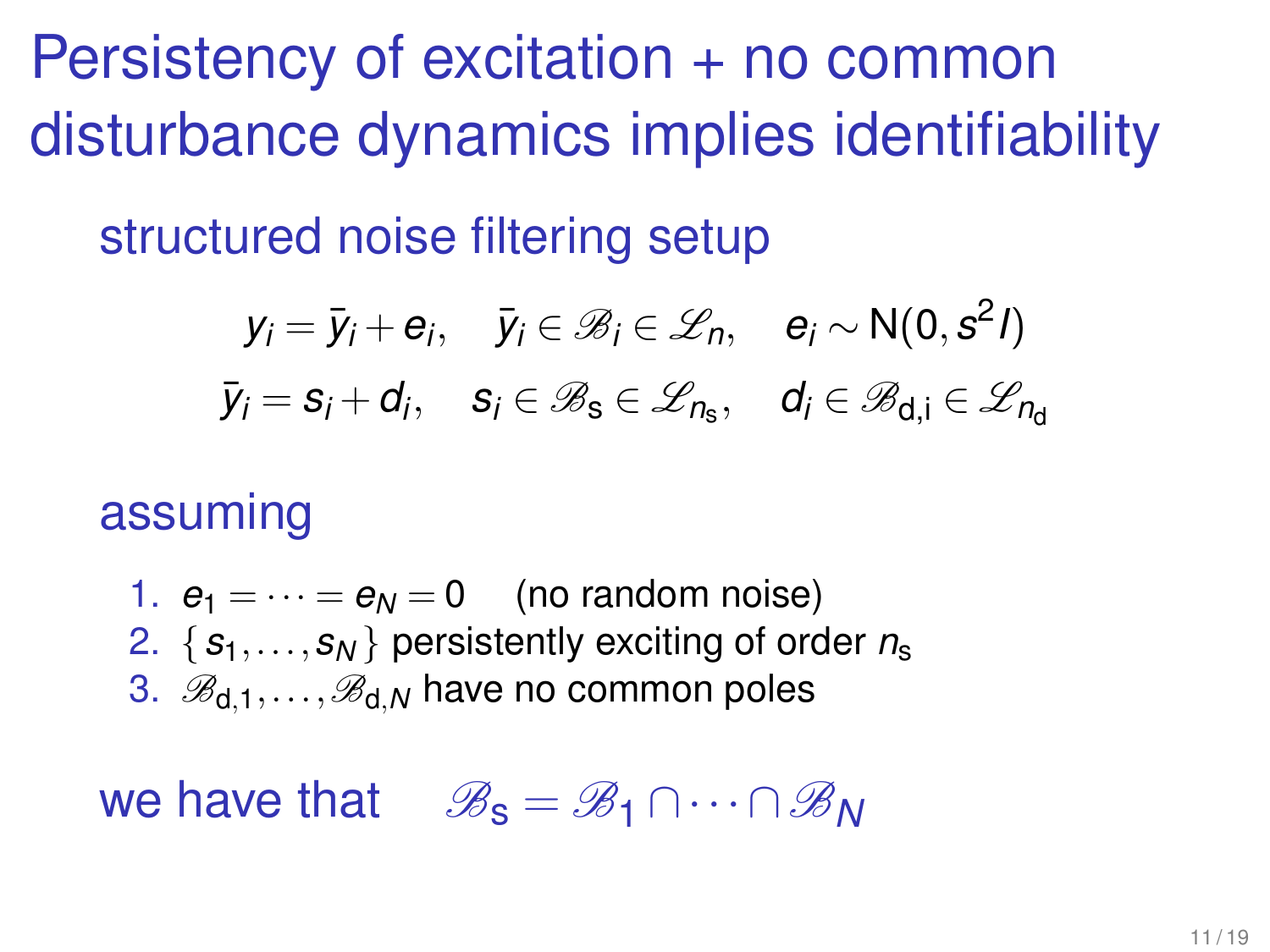# Subspace method for common dynamics detection and estimation

assuming persistency of excitation

$$
\mathscr{B}_i|_L = \text{image } \mathscr{H}_L(\bar{y}_i)
$$

### common dynamics  $\rightsquigarrow$  subspace intersection

$$
\mathscr{B}|_L = \mathscr{B}_1|_L \cap \cdots \cap \mathscr{B}_N|_L
$$

### with random noise:

- 1. preprocessing: estimate  $\mathscr{B}_1|_L,\ldots,\mathscr{B}_N|_L$
- 2. find approximate subspace intersection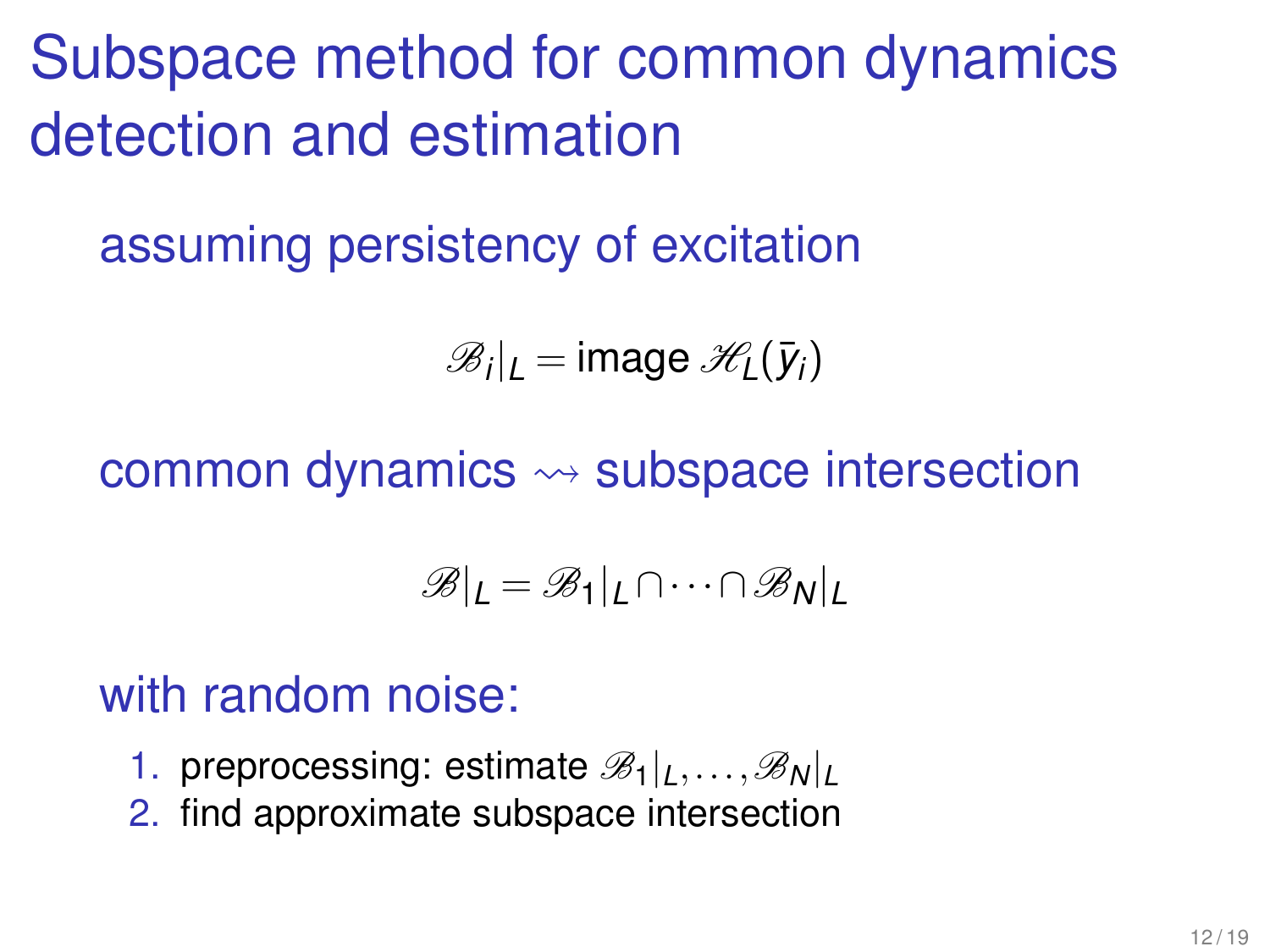# Estimation of  $\mathscr{B}_i|_L$  via low-rank approximation

### maximum likelihood estimation problem

minimize over  $\hat{v}_i$   $||y_i - \hat{y}_i||$  $\textsf{subject to} \quad \textsf{rank}\ \mathscr{H}_{n+1}(\widehat{\mathsf{y}}_i) \leq n$ 

suboptimal heuristic

 $\mathsf{SVD}$  truncation  $\mathscr{H}_{\mathsf{L}}(\mathsf{y}_i) \approx \mathscr{O}_i \mathscr{C}_i$ 

- $\blacktriangleright$  ignore the Hankel structure
- $\blacktriangleright$  impose the rank-*n* structure

# Kung's method

impose shift-invariance structure on  $\mathscr{O}_i$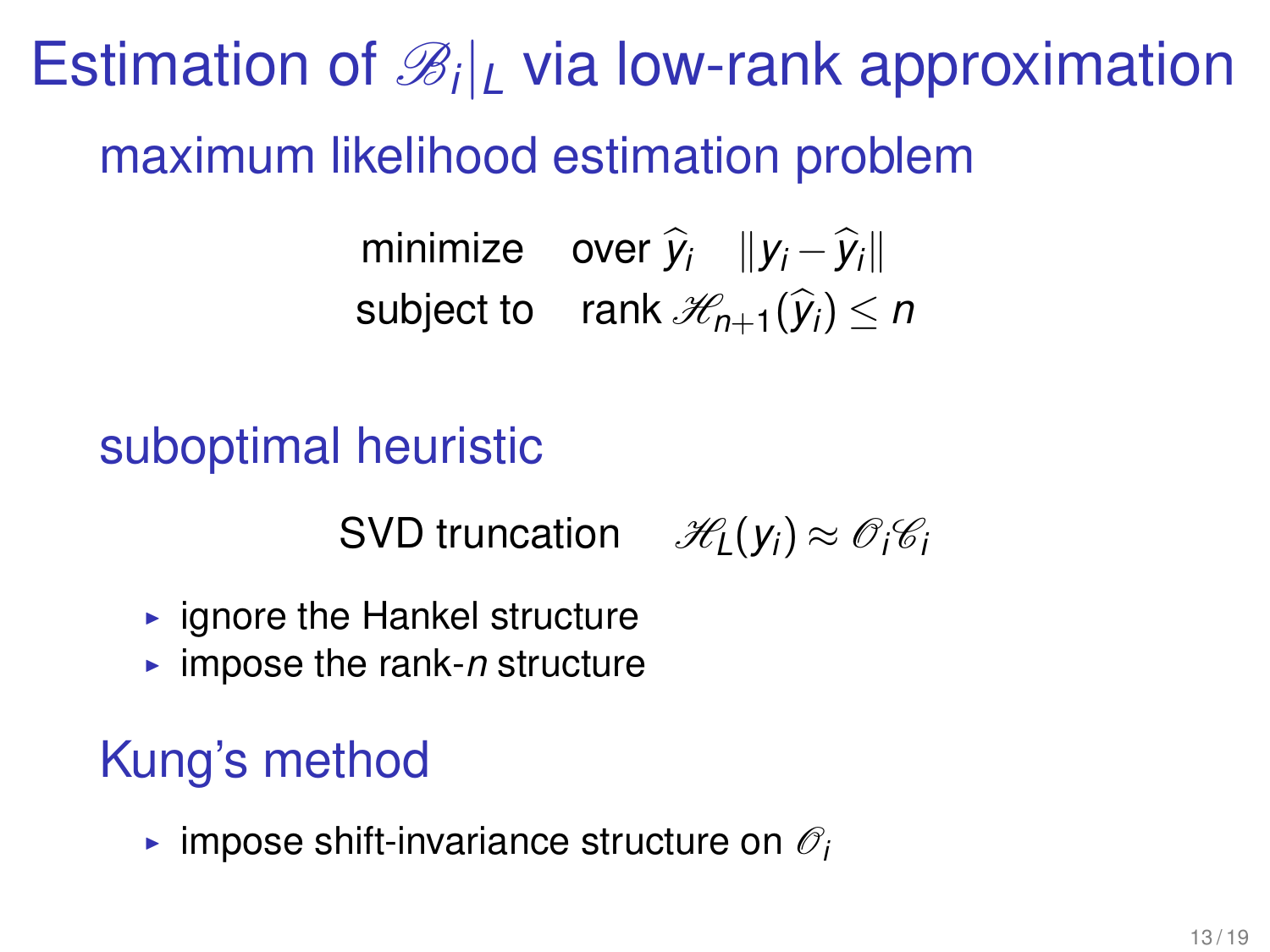Approximate subspace intersection

given:  $\mathscr{B}_i|_L$  = image  $\mathscr{O}_i$ ,  $i = 1, ..., N$ , find:

$$
\widehat{\mathscr{B}}|_{L} \approx \widehat{\mathscr{B}}_{1}|_{L} \cap \cdots \cap \widehat{\mathscr{B}}_{N}|_{L}
$$

### algorithm:

- 1. find  $R_i \mathcal{O}_i = 0$ , so that  $\mathcal{B}_i|_L = \text{ker } R_i$
- 2. define  $R' = col(R_1, \ldots, R_N)$
- 3. find nonsingular U, such that  $\mathit{UH}'\approx \left[ \begin{smallmatrix}R\0 \end{smallmatrix} \right],$  with  $R$  f.r.r.

### approximate intersection

$$
\widehat{\mathscr{B}}|_L:=\ker R'\approx \ker R
$$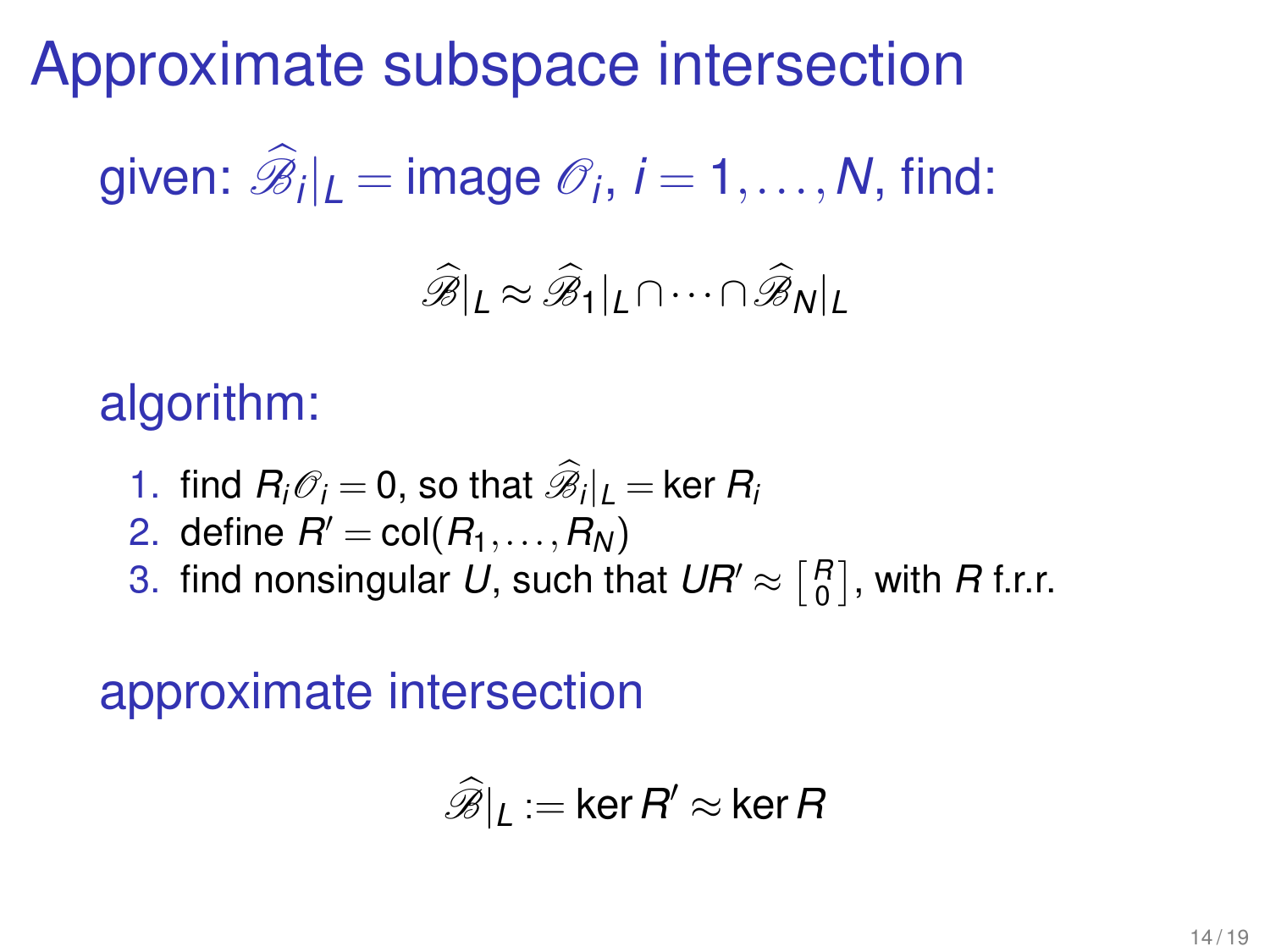Gives good results on the example comparing true and estimated signals

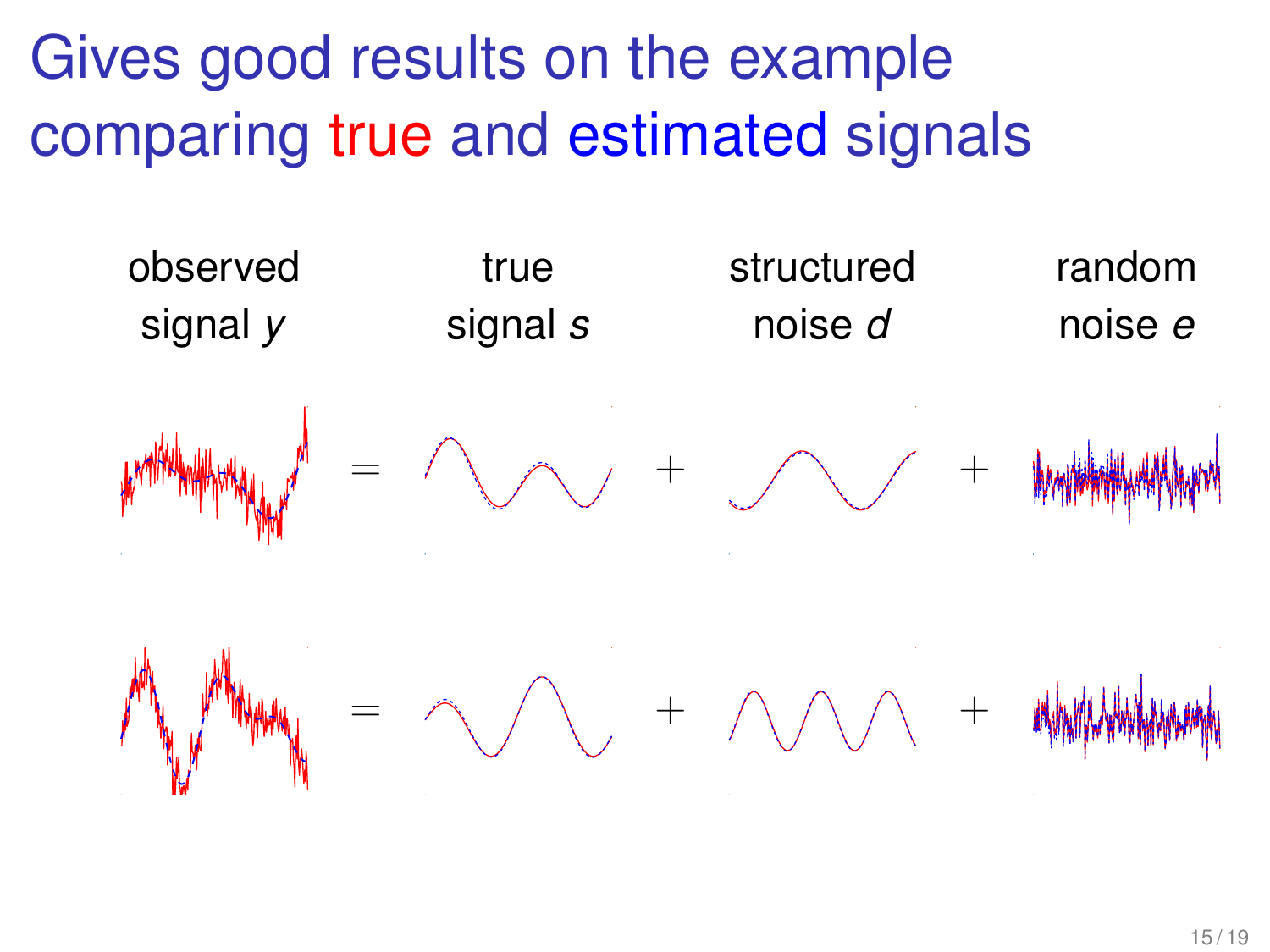<span id="page-15-0"></span>Data generating model:  $y_i = s_i + d_i + e_i$ 

$$
s_i \in \mathscr{B}_s \in \mathscr{L}_{n_s} \text{ -- true signal}
$$

 $d_i \in \mathscr{B}_{d,i} \in \mathscr{L}_{n_d}$  — structured noise

*e<sup>i</sup>* ∼ N(0,*s* 2 *I*) — unstructured noise

$$
n:=n_{\rm s}+n_{\rm d}
$$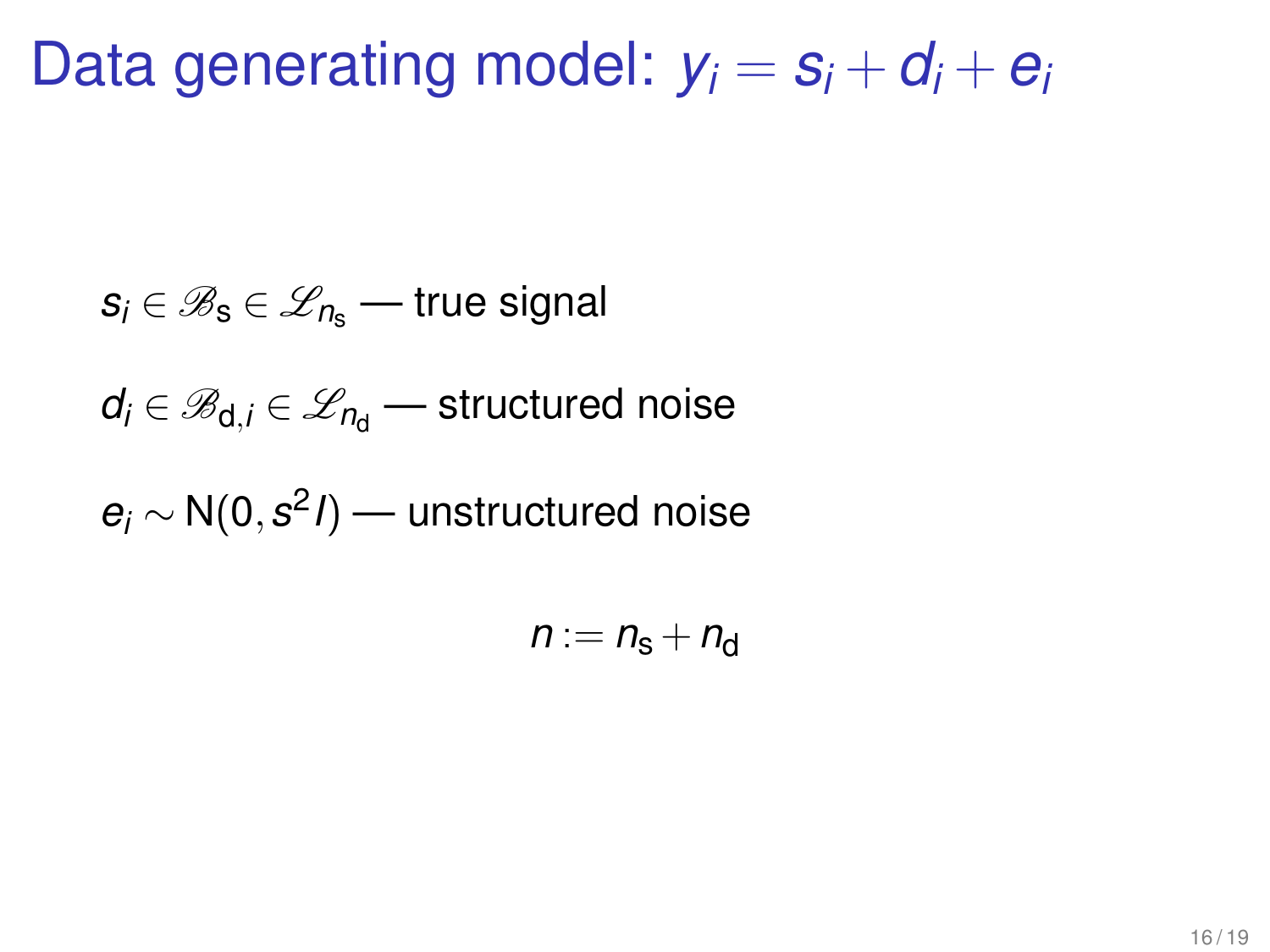# Maximum likelihood estimation problem

minimize 
$$
\sum_{i=1}^{N} ||y_i - \hat{s}_i - \hat{d}_i||^2
$$
  
\nsubject to  $\hat{s}_i \in \hat{\mathcal{B}}_s \in \mathcal{L}_{n_s}$ , for  $i = 1,..., N$   
\n $\hat{d}_i \in \hat{\mathcal{B}}_{d,i} \in \mathcal{L}_{n_d}$ , for  $i = 1,..., N$ 

### identifiability conditions:

1.  $\{s_1,...,s_N\}$  — persistently exciting of order  $n_s$ 2.  $\mathscr{B}_{d,1},\ldots,\mathscr{B}_{d,N}$  have no common poles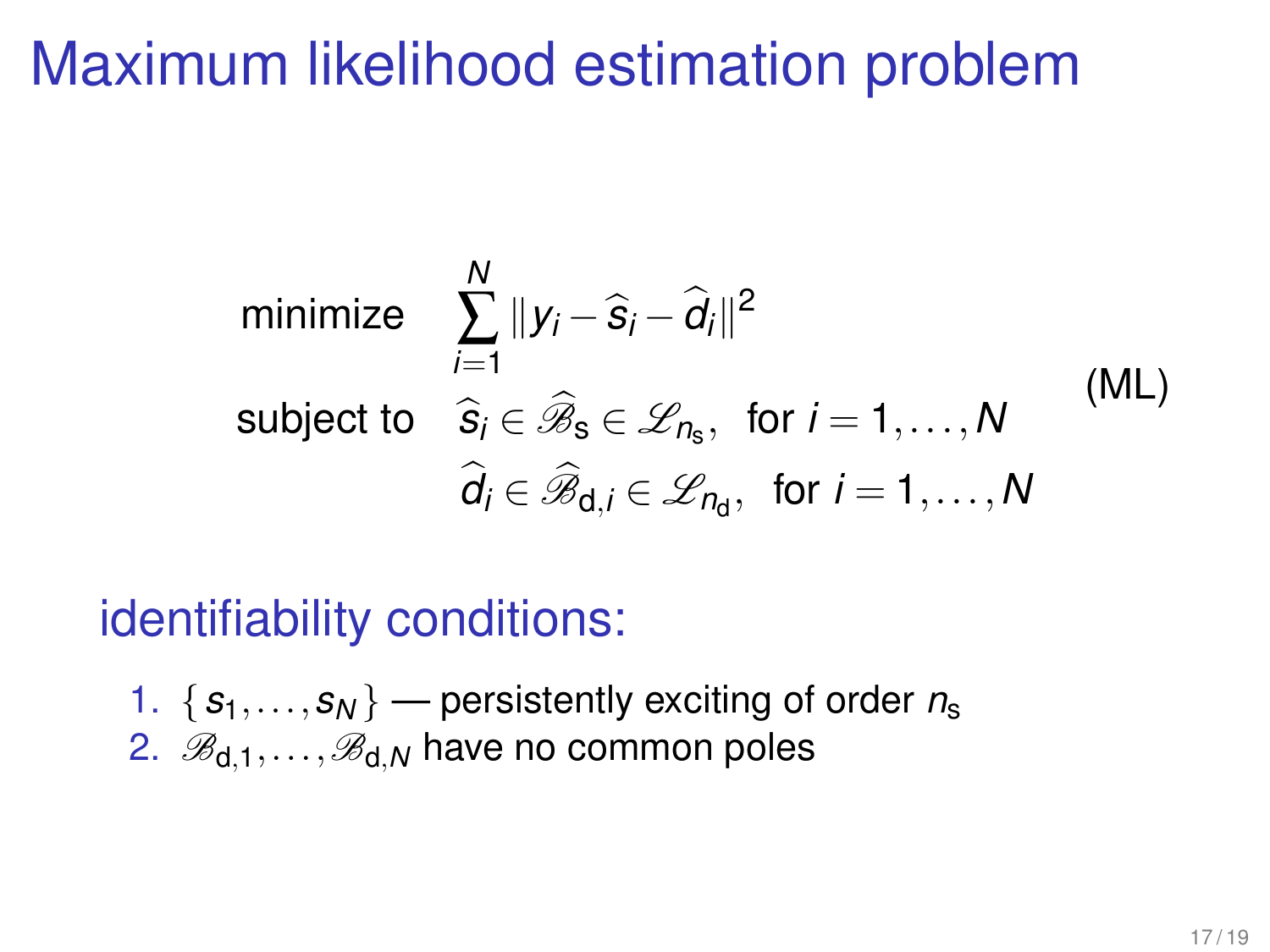The ML estimation problem is equivalent to Hankel structured low-rank approximation

minimize 
$$
\sum_{i=1}^{N} ||y_i - \hat{s}_i - \hat{d}_i||^2
$$
  
subject to 
$$
\text{rank} \left[ \mathcal{H}_{n_s+1}(\hat{s}_1) \cdots \mathcal{H}_{n_s+1}(\hat{s}_N) \right] \le n_s
$$

$$
\text{rank } \mathcal{H}_{n_d+1}(\hat{d}_i) \le n_d, \text{ for } i = 1, ..., N
$$

 $N+1$  rank constraints